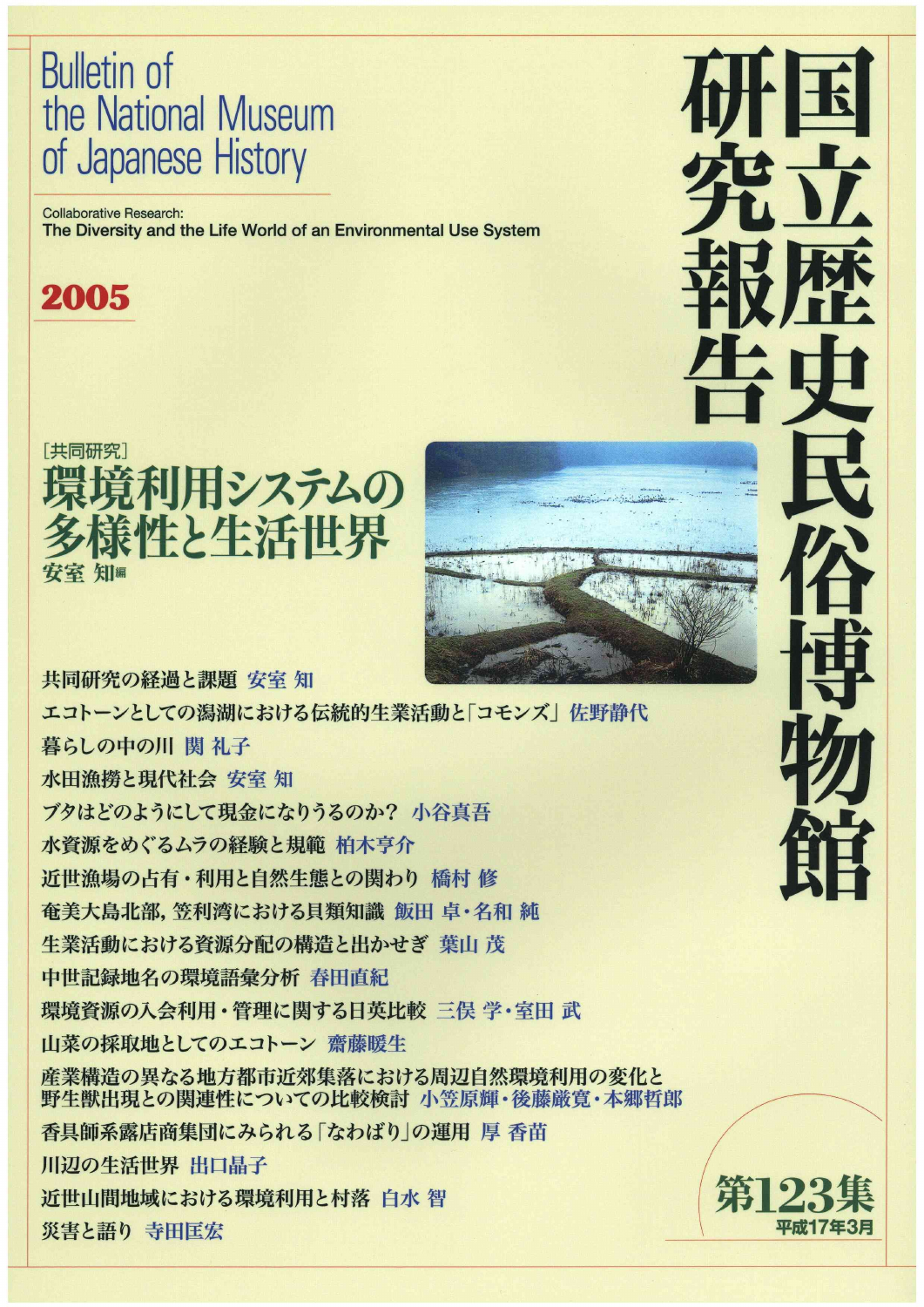## Bulletin of the National Museum of Japanese History

## 国立歴史民俗博物館 研究報告 第123集

Collaborative Research: The Diversity and the Life World of an Environmental Use System

Edited by YASUMURO Satoru

,他们的人们也不会让他们的人<mark>!</mark>共同研究<sub>,</sub> 環境利用システムの多様性と生活世界

安室知編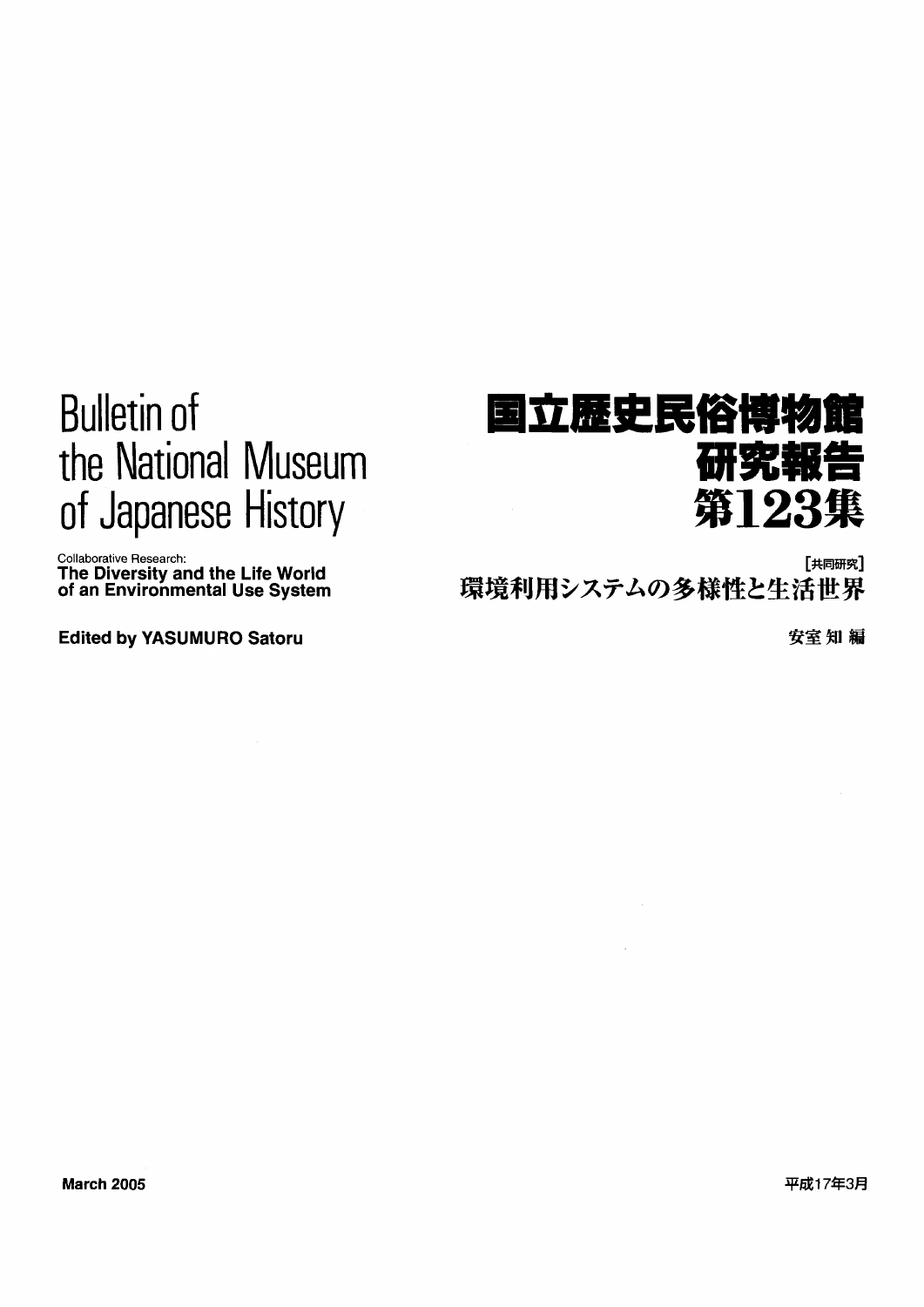#### 目 次

| 伝統的生業活動と「コモンズ」<br>近世~近代の八郎潟の生態系と生物資源の利用をめぐって                          |                         |
|-----------------------------------------------------------------------|-------------------------|
| 暮らしの中の川―――――――<br>阿賀野川流域千唐仁の生活文化とその変容                                 |                         |
| 水田漁撈と現代社会−<br>環境思想とフォークロリズムの交錯                                        |                         |
| パプアニューギニア高地辺縁部における生業生態と貨幣経済                                           |                         |
| 水資源をめぐるムラの経験と規範―――――――                                                |                         |
| 近世漁場の占有・利用と自然生態との関わり――<br>近世五島、天草の争論史料と絵図から                           |                         |
| 奄美大島北部,笠利湾における貝類知識――――<br>エリシテーション・データをとおした人-自然関係の記述                  | 飯田 卓・名和 純 …………………………153 |
| 青森県内の二つの漁業集落を事例として                                                    |                         |
| 中世記録地名の環境語彙分析-<br>肥後国阿蘇郡湯浦郷の「山野境注文」を素材に                               |                         |
| 環境資源の入会利用・管理に関する日英比較――三俣 学・室田 武 …………………………253<br>共同的な環境保全に関する民際研究に向けて |                         |
| 山菜の採取地としてのエコトーン――――――<br>兵庫県旧篠山町と岩手県沢内村の事例からの試論                       |                         |
| 産業構造の異なる地方都市近郊集落における<br>周辺自然環境利用の変化と<br>野生獣出現との関連性についての比較検討           | ·小笠原輝・後藤厳寛・本郷哲郎…355     |
| 香具師系露店商集団にみられる<br>「なわばり」の運用                                           |                         |
| 川辺の生活世界――――<br>サクラマス漁をめぐる越後荒川の現在                                      |                         |
| 信濃国秋山の生活世界から                                                          |                         |
| 災害と語り-<br>悲劇としての三陸津波の記憶表象とその分析方法に関する試論                                |                         |

 $\sim 10^{11}$ 

レ表紙図版=片野鴨池(石川県加賀市)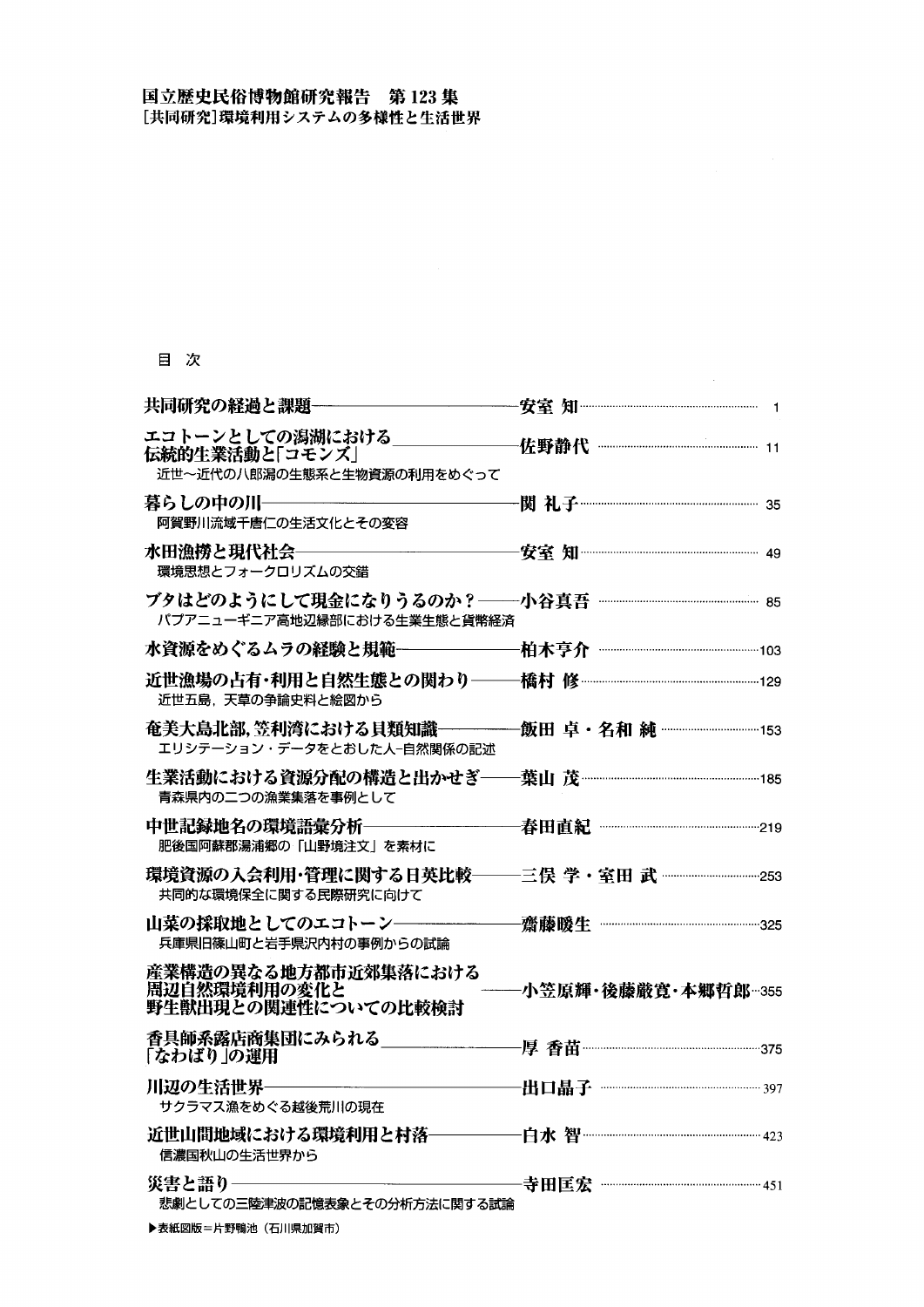Contents:

| YASUMURO Satoru-                  | The Diversity and the Life World of an Environmental Use System                                                                                                                                                                                                                                                                                                                                |  |
|-----------------------------------|------------------------------------------------------------------------------------------------------------------------------------------------------------------------------------------------------------------------------------------------------------------------------------------------------------------------------------------------------------------------------------------------|--|
| SANO Shizuyo-                     | -Traditional Activities and the "Commons" in an Ecotone Lagoon:<br>The Ecosystem and Use of Fauna in and Around the Hachiro Lagoon<br>from the Early Modern Period through to the Modern Period <b>multiples</b> 11                                                                                                                                                                            |  |
| SEKI Reiko                        | River Reflected in Everyday Life:<br>Culture and it's Changing of Sentoji in the Reaches of Agano River  35                                                                                                                                                                                                                                                                                    |  |
| YASUMURO Satoru-                  | Paddy Field Fishing Today:<br>The Interplay between Environmental Thought and Folklorism <b>manufoliation</b> 49                                                                                                                                                                                                                                                                               |  |
| ODANI Shingo-                     | How Are Pigs Exchanged for Cash?:<br>Subsistence Ecology and Cash Economy in Highlands Fringe Region of<br>Papua New Guinea <b>Commission Commission Commission</b> and a                                                                                                                                                                                                                      |  |
| KASHIWAGI Kyousuke                | -The Experiences and Norm of a Village Concerning Water Resources-3331                                                                                                                                                                                                                                                                                                                         |  |
| HASHIMURA Osamu-                  | The Relationship between the Occupation and Use of Early Modern<br>Fishing Grounds and Ecology:                                                                                                                                                                                                                                                                                                |  |
|                                   | From Early Modern Materials on Disputes and Drawings from Goto and                                                                                                                                                                                                                                                                                                                             |  |
|                                   | Amakusa <b>www.wakusa.com 29</b>                                                                                                                                                                                                                                                                                                                                                               |  |
| <b>IIDA Taku and NAWA Jun</b>     |                                                                                                                                                                                                                                                                                                                                                                                                |  |
|                                   | Knowledge of Shellfish on the Coast of Kasari Bay, Northern Amami Island:<br>A Description of Human-Nature Relationship through the                                                                                                                                                                                                                                                            |  |
| HAYAMA Shigeru —                  | Why Seasonal Workers Can Came Back to Their Hometown?:<br>The Logic of Communal Works and Seasonal Works on Two Fishing                                                                                                                                                                                                                                                                        |  |
| HARUTA Naoki-                     | An Analysis of Environmental Vocabulary in Place Names Recorded<br>in the Middle Ages:<br>Based on the "Sanyasakai Chumon" of Yunoura Village, Aso-gun,<br>Higo Province <b>Constitution of the Constitution</b> and Constitution of the Constitution of the Constitution of the Constitution of the Constitution of the Constitution of the Constitution of the Constitution of the Constitut |  |
| MITSUMATA Gaku and MUROTA Takeshi |                                                                                                                                                                                                                                                                                                                                                                                                |  |
|                                   | Comparative Study on Common Lands in Eight Countries and Regions<br>in Japan, UK and Ireland from the Viewpoint of Changing Livelihood 253                                                                                                                                                                                                                                                     |  |
| SAITO Haruo-                      | -Wild Edible Plant Gathering Activities Practiced at Ecotones:<br>Two Contrasting Case Studies of Villages in Japan manufacture 325                                                                                                                                                                                                                                                            |  |
|                                   | OGASAWARA Akira, GOTO Takehiro and HONGO Tetsuro                                                                                                                                                                                                                                                                                                                                               |  |
|                                   | The Relationship between the Utilization of Close Natural Environment<br>and Appearance of Wild Animals:                                                                                                                                                                                                                                                                                       |  |
|                                   | Comparison of Two Areas Near a Local City with Different Industrial<br>Structure <b>255</b>                                                                                                                                                                                                                                                                                                    |  |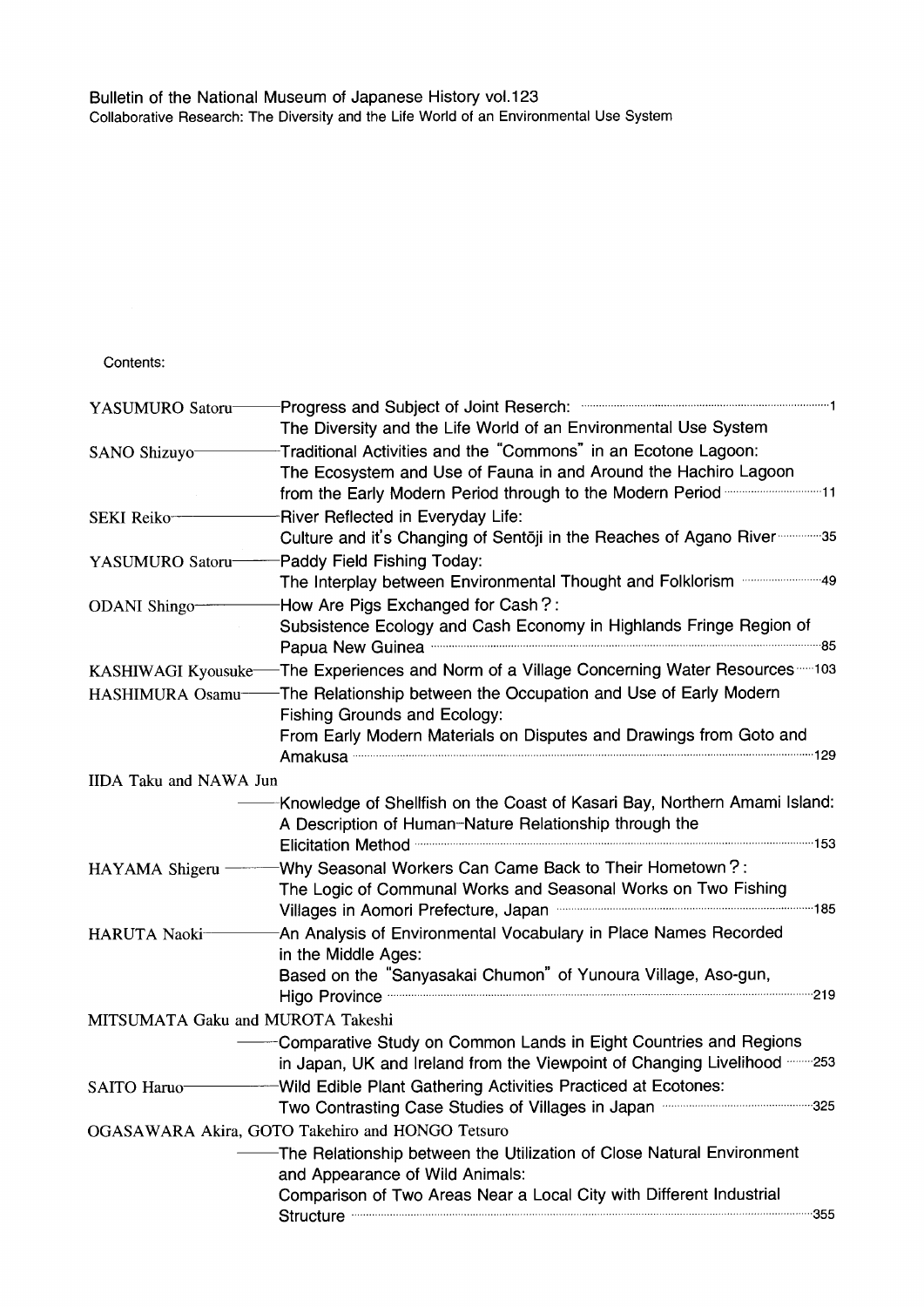| -The Use of "Territory" by Huckster-type Street Vendor Associations 375                                                                                                                                                                   |
|-------------------------------------------------------------------------------------------------------------------------------------------------------------------------------------------------------------------------------------------|
| -The World of Riverside Livelihood:                                                                                                                                                                                                       |
| Present of Masu Salmon (Onchorhynchus masou) Fishing Along the                                                                                                                                                                            |
|                                                                                                                                                                                                                                           |
| Use of the Environment and Villages in Mountainous Regions during the                                                                                                                                                                     |
| Early Modern Period:                                                                                                                                                                                                                      |
| The World of Akiyama in Shinano Province <b>Constructs</b> 223                                                                                                                                                                            |
| Natural Disasers and Narratives:                                                                                                                                                                                                          |
| A Methodological Study of Representation of the Sanriku Tsunami                                                                                                                                                                           |
| in 1933 <b><i>non-contract to the contract of the contract of the contract of the contract of the contract</i> of the contract of the contract of the contract of the contract of the contract of the contract of the contract of the</b> |
|                                                                                                                                                                                                                                           |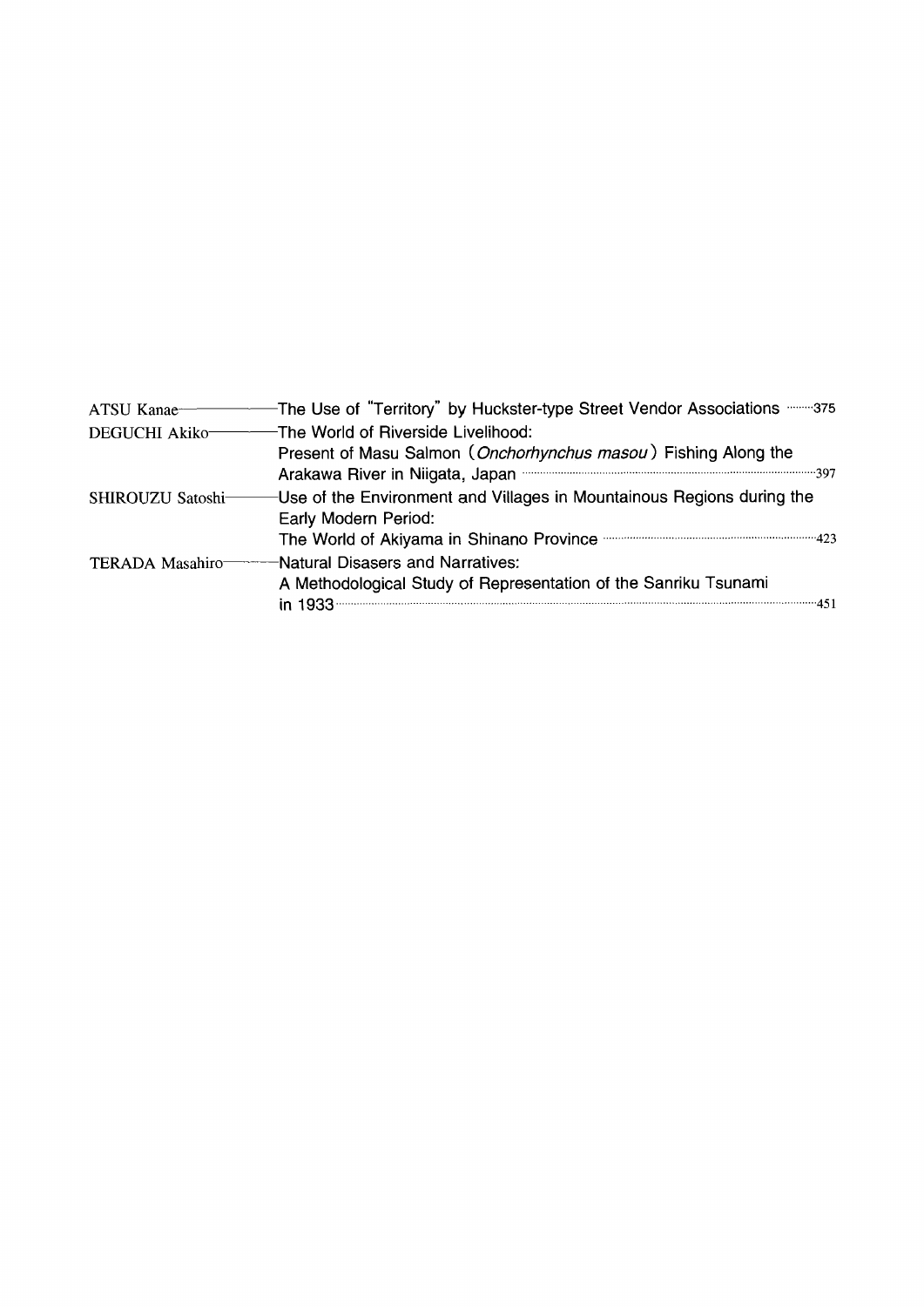#### [国立歴史民俗博物館研究報告編集委員会]

館外委員(五十音順)

- 後藤 直 東京大学大学院人文社会系研究科
- 田中宣一 成城大学文芸学部
- 濱島正士 別府大学文学部
- 保谷 徹 東京大学史料編纂所

#### 館内委員

- 澤田和人 情報資料研究系
- 常光 徹 民俗研究系 (編集委員長)
- 村木二郎 考古研究系
- 山本光正 歴史研究系
- 永嶋正春 情報資料研究系(研究委員長)

 $\sim$ 

#### 国立歴史民俗博物館研究報告 第123集 安室知編

**Contract Contract Contract Contract Contract** 平成17年(2005)3月25日 第1版第1刷発行

(非売品)

#### 発行所

#### and the state of the state of the state of 大学共同利用機関法人

人間文化研究機構

#### 国立歴史民俗博物館

〒285-8502千葉県佐倉市城内町117奮043-486-0123(代)

#### 印刷・製本所

#### experience and the contract of the contract of

#### 勝美印刷株式会社

〒112-0002 東京都文京区小石川1-3-7 奮03-3812-5201(代)

[装丁] 中山銀士・佐藤睦美

◎国立歴史民俗博物館 2005